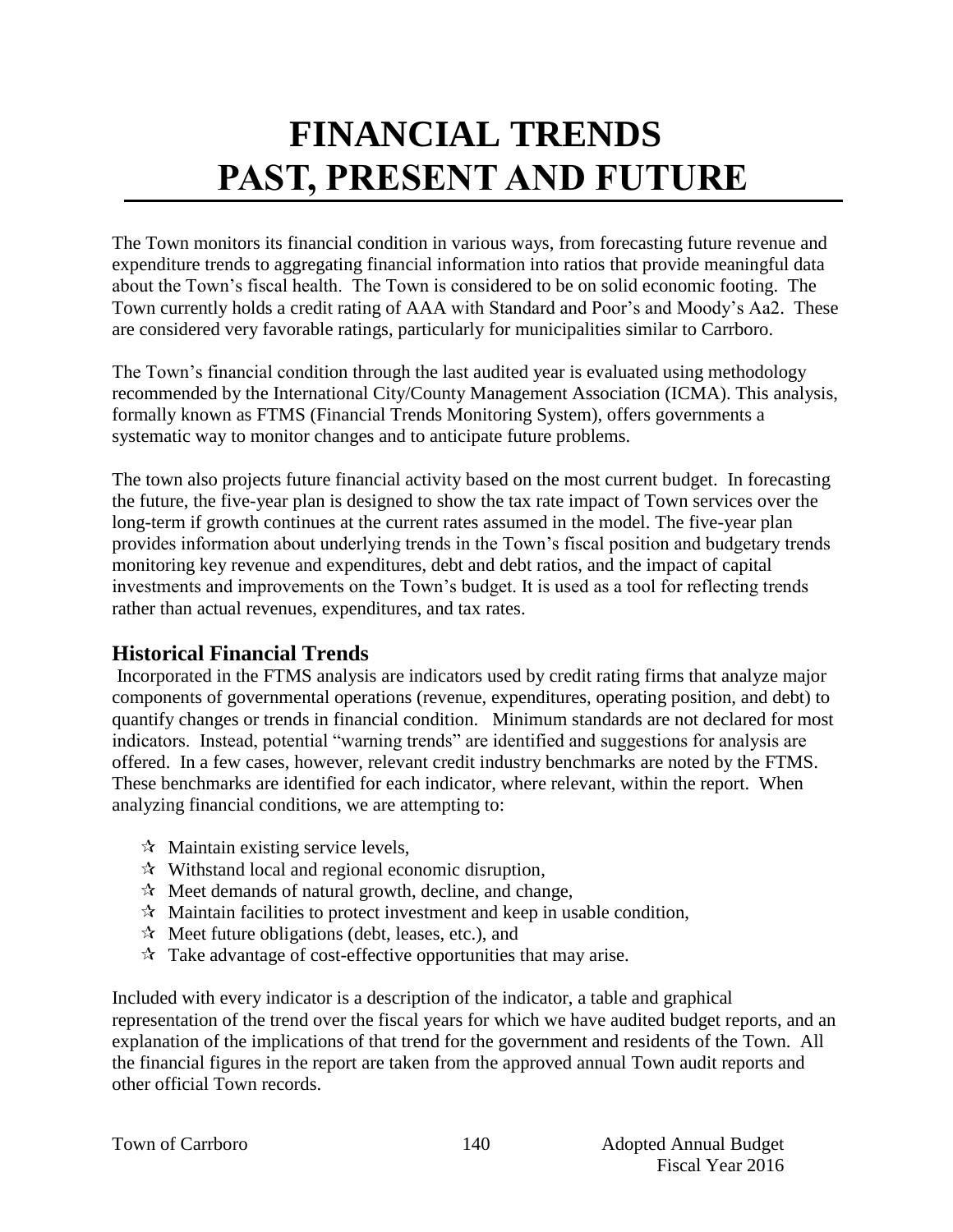Several indicators used throughout the report present dollar figures that have been adjusted for inflation using the Consumer Price Index (CPI) provided by the Bureau of Labor Statistics. By illustrating figures in constant dollars the effects of inflation are removed. The analyses illustrate historical trends for the General Fund and Special Revenue Funds (Grant Funds and Revolving Loan Fund). All per capita figures were calculated using population figures used by the North Carolina Department of Revenue to distribute sales tax revenue. They, in turn, rely on Census and state demographics information.

#### **Revenue Indicators**

Revenues can be analyzed to determine the local government's capacity to provide services. Important issues to consider in revenue analysis are growth, flexibility, elasticity, dependability, diversity, and administration. Under ideal situations revenues grow at a rate equal to or greater than the combined effects of inflation and expenditures. Revenues should be sufficiently flexible to allow adjustments to changing conditions.



# **Operating Revenue Per Capita**

| Year                             | $2009-10$    | 2010-11      | $2011 - 12$  | 2012-13      | 2013-14      |
|----------------------------------|--------------|--------------|--------------|--------------|--------------|
| Net Operating Revenue            |              |              |              |              |              |
| (adjusted)                       | \$13,027,292 | \$13,062,944 | \$13,328,336 | \$13,277,760 | \$14,203,573 |
| Population                       | 19,891       | 19,582       | 19,905       | 20,433       | 20,510       |
| <b>Net Operating Revenue Per</b> |              |              |              |              |              |
| Capita (adjusted)                | \$655        | \$667        | \$670        | \$650        | \$693        |

**Warning Trend: Decreasing operating revenues per capita (constant dollars). Formula: Operating Revenues per Capita (adjusted dollars)/Population**

#### **Description**

Examining per capita revenues shows changes in revenues relative to changes in population size. As population increases, it might be expected that revenues and the need for services would increase proportionally, and therefore the level of per capita revenues would remain at least constant in real terms. If per capita revenues are decreasing, the government may be unable to

|  |  | <b>Town of Carrboro</b> |
|--|--|-------------------------|
|--|--|-------------------------|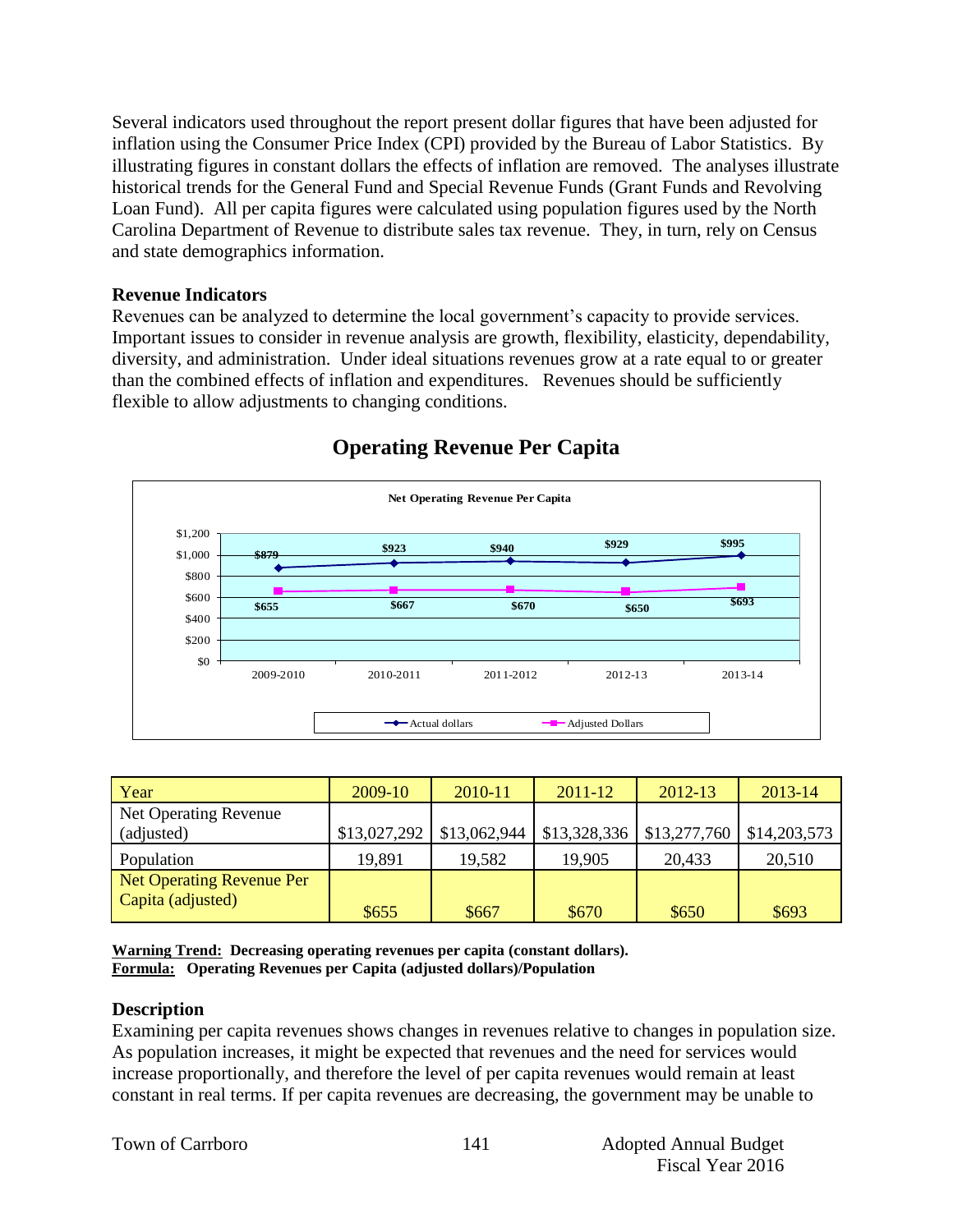maintain existing service levels unless it finds new revenue sources or ways to provide existing services more efficiently. The reasoning in both cases assumes that the cost of services is directly related to population size.

Operating revenues, as defined in this chart, are that portion of gross revenues collected by the Town that is available for general municipal operations. Thus, revenues legally restricted to capital improvements or other special purposes are excluded. The only legally restricted revenue deducted to calculate operating revenue is Powell Bill revenue that is used for street resurfacing.

#### *Discussion*

In real terms (adjusted for inflation), revenues per capita in Carrboro have experienced a 5.7 percent increase in the past 5 fiscal years. In actual dollars collected (adjusted for inflation), revenue increased by 9 percent. Local option sales tax, other taxes and licenses, intergovernmental revenues, and other revenue sources have increased in the past 5 years. The following chart shows distinct revenue trends as reflected in the Town's audit reports.

| <b>Revenue Source</b>              | 2014 Revenue<br><b>Adjusted for</b><br><b>Inflation</b> | 2010 Revenue<br><b>Adjusted for</b><br><b>Inflation</b> | % Change<br>in Revenue<br><b>Since 2010</b> | 2014 per<br>capita | 2010 per<br>capita | % Change<br><b>Since 2010</b><br>(per<br>capita) |
|------------------------------------|---------------------------------------------------------|---------------------------------------------------------|---------------------------------------------|--------------------|--------------------|--------------------------------------------------|
| Ad valorem taxes                   | \$<br>8,206,147.53                                      | 8,359,052.55<br>\$                                      | $-1.8%$                                     | \$<br>400          | \$<br>420          | $-4.8%$                                          |
| <b>Local option sales</b><br>taxes | \$<br>2,482,340.29                                      | 2,266,068.58<br>\$                                      | $9.5\%$                                     | \$<br>121          | \$<br>114          | $6.2\%$                                          |
| Other taxes and<br>licenses        | \$<br>916,406.40                                        | \$<br>378,937.01                                        | 141.8%                                      | \$<br>45           | \$<br>19           | 134.5%                                           |
| Intergovernmental<br>revenues      | \$<br>1,379,222.69                                      | \$<br>828,839.36                                        | 66.4%                                       | \$<br>67           | \$<br>42           | 61.4%                                            |
| <b>Permits and fees</b>            | \$<br>869,393.88                                        | \$<br>876,118.52                                        | $-0.8\%$                                    | \$<br>42           | \$<br>44           | $-3.8\%$                                         |
| <b>Sales and services</b>          | \$<br>197,363.26                                        | \$<br>191,307.49                                        | $3.2\%$                                     | \$<br>10           | \$<br>10           | $0.1\%$                                          |
| <b>Investment</b><br>earnings      | \$<br>8,181.63                                          | \$<br>35,789.04                                         | $-77.1%$                                    | \$<br>$\mathbf{0}$ | \$<br>$\mathbf{2}$ | $-77.8\%$                                        |
| <b>Other</b>                       | \$<br>144,517.05                                        | \$<br>91,179.28                                         | 58.5%                                       | \$<br>7            | \$<br>5            | 53.7%                                            |
| <b>Total revenues by</b><br>source | \$<br>14,203,573                                        | \$<br>13,027,292                                        | $9.0\%$                                     | \$<br>693          | \$<br>655          | $5.7\%$                                          |

Having a significant impact on the revenue stream is the property tax and sales taxes revenue per capita, representing 75% of the total revenue per capita in 2014. The significant impact of property taxes as a source of revenue is largely a reflection of the state restrictions on the ability of local government to use other types of revenues to support community needs. Investment earnings had the most significant decrease due to the current economic conditions.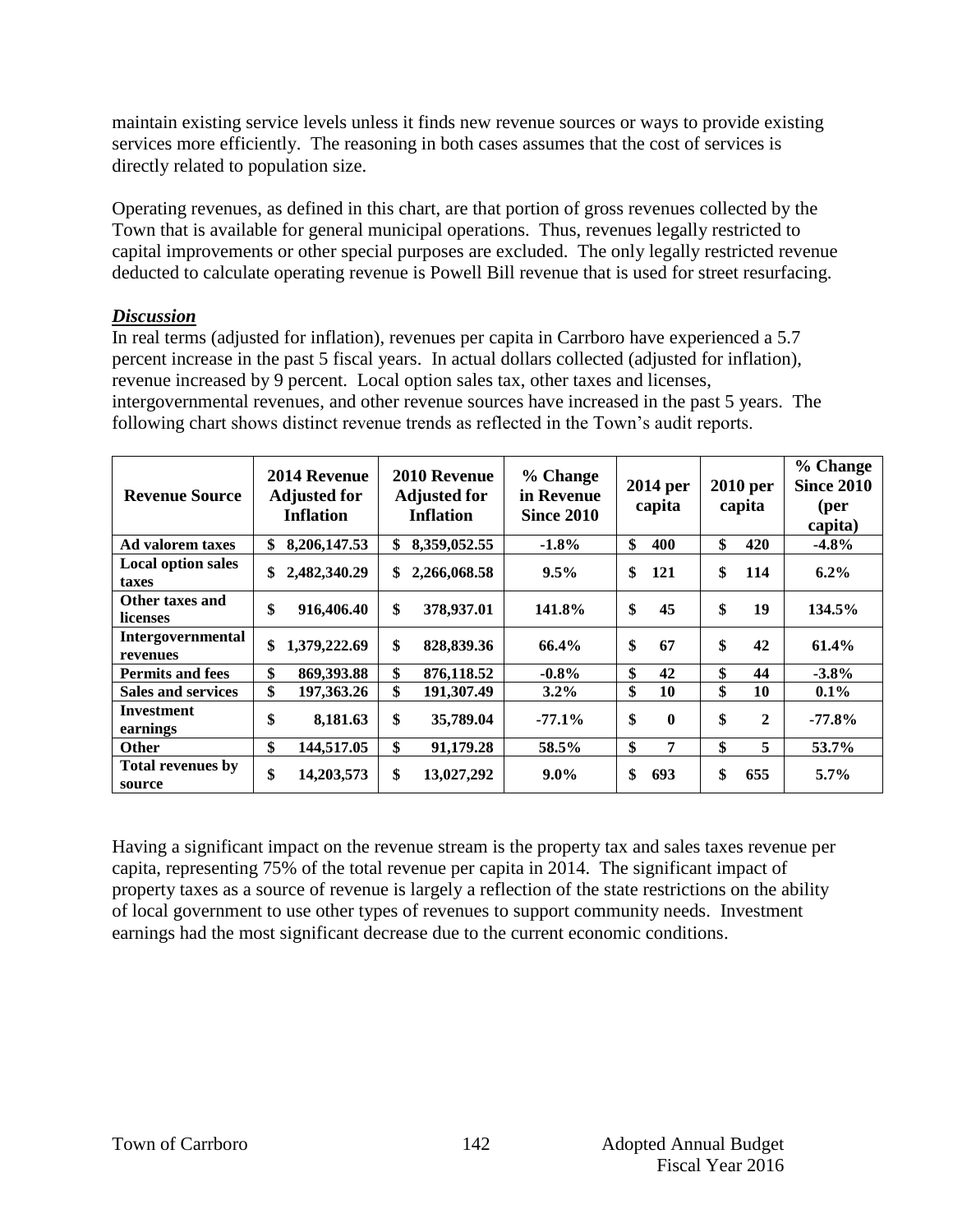# **Major Revenue Sources**



| <b>Revenues</b>        | 2009-10    | 2010-11      | 2011-12    | 2012-13         | 2013-14      |
|------------------------|------------|--------------|------------|-----------------|--------------|
| <b>Property Tax</b>    | 11,213,669 | \$11,578,630 | 11,708,787 | 11,754,299      | \$12,741,993 |
| <b>Elastic Revenue</b> | 3,446,206  | 3,445,133    | 3,820,856  | 3,870,059<br>\$ | \$3,894,719  |
| Intergovernmental      |            |              |            |                 |              |
| Revenue                | 1,554,121  | 1,537,295    | 1,631,211  | 1,779,137<br>¢  | \$1,757,458  |
| <b>Total Revenue</b>   | 16,213,996 | \$16,561,058 | 17,160,854 | 17,403,495      | \$18,394,170 |

#### **Description**

This graph reflects the Town's revenue base composition by property tax, elastic (economically responsive) revenue, and intergovernmental revenue. An increasing reliance on federal and state revenues may signal a warning trend. A balance between property tax and more elastic revenue sources such as sales tax is desirable and considered healthy.

#### *Discussion*

As a percentage of total gross operating revenue, all revenues have remained fairly stable. Property tax revenue has increased .6%, elastic revenues have decreased 1.3% and intergovernmental revenues have decreased .7%.

Intergovernmental revenue, as a share of the revenue stream in FY13-14 decreased slightly from FY12-13. The largest sources of grant funding on an annual basis include Powell Bill for street resurfacing and the utility franchise and the telecommunications sales tax, all of which have remained relatively stable over time.

Elastic revenue had an increase in sales tax, mechanical permits and engineering fee revenues. The greatest decrease was in building permits and development review fees.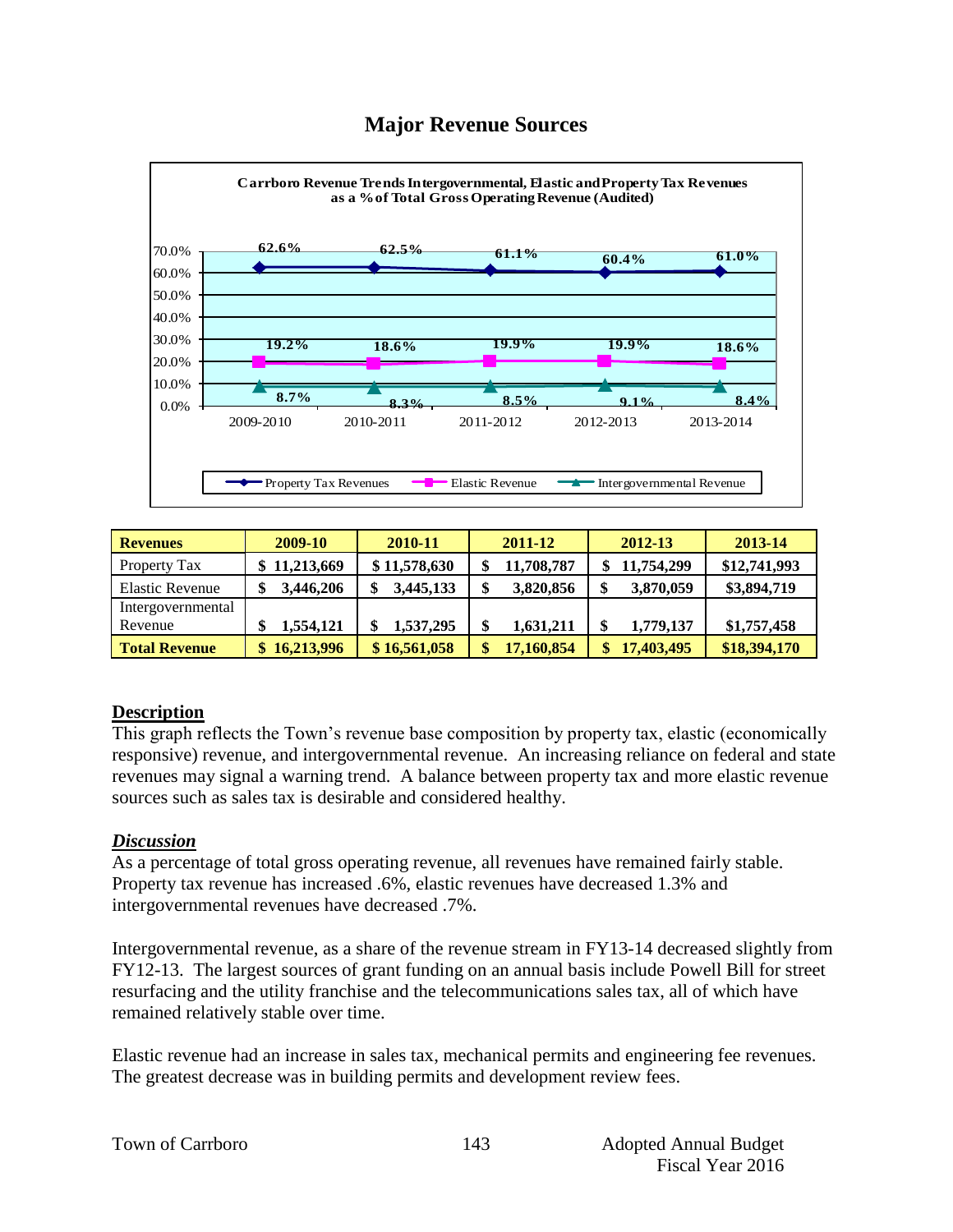

# **Property Tax Collection Rate**

**Warning Trend: Decreasing amount of collected property taxes as a percentage of net property tax levy. Formula: Collected property taxes/Net property tax levy**

#### **Description**

If the percentage of property tax collected decreases over time, it may indicate overall decline in the local government's economic health. Additionally, as uncollected property taxes rise, liquidity is decreased, and there is less cash on hand to pay bills or to invest. Credit-rating firms assume that a local government normally will be unable to collect from 2 to 3 percent of its property taxes within the year that taxes are due. If uncollected property taxes rise to more than 5 to 8 percent, rating firms consider this a negative factor because it signals potential instability in the property tax base. An increase in the rate of delinquency for two consecutive years is also considered a negative factor.

#### *Discussion*

The graph above shows that Orange County, which provides continuous assessment services, annual tax collections, and in-house revaluations every four years to both Carrboro and Chapel Hill , shows a positive collection rate for the Town's property tax base. Collections rose to 99.01% in FY2013-14.

|                       | <b>2009-10</b> | 2010-11 | 2011-12 | 2012-13 | 2013-14 |
|-----------------------|----------------|---------|---------|---------|---------|
| <b>Carrboro</b>       | 98.15%         | 98.18%  | 98.26%  | 97.97%  | 99.01%  |
| <b>Chapel Hill</b>    | 99.20%         | 99.10%  | 99.21%  | 99.24%  | 99.36%  |
| <b>City of Durham</b> | 96.90%         | 98.70%  | 98.75%  | 98.83%  | 99.00%  |
| <b>Hillsborough</b>   | 98.80%         | 97.16%  | 99.00%  | 97.61%  | 98.00%  |

#### **Tax Collection Rates in Carrboro and Neighboring Cities**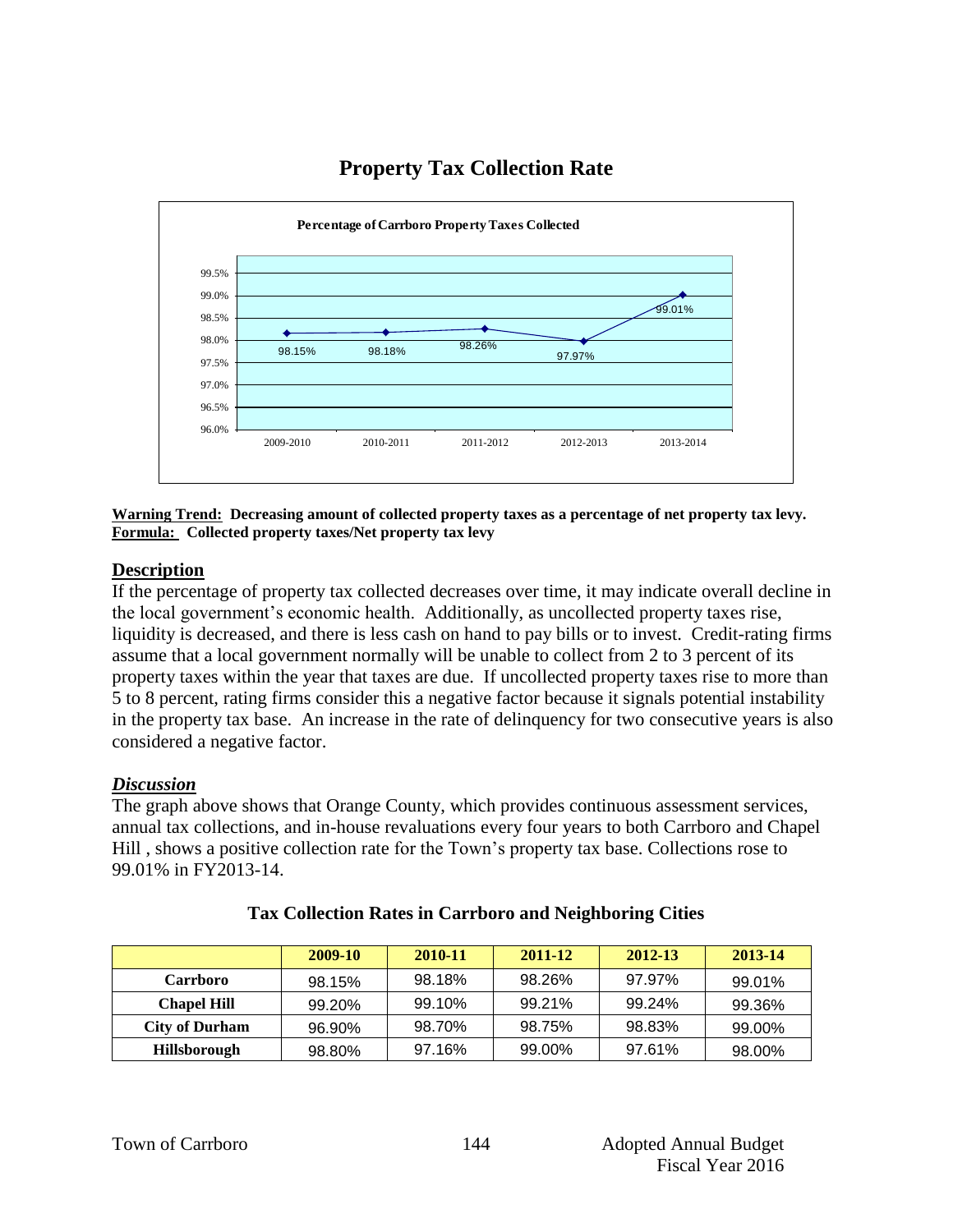

# **Comparison of Actual Revenues to Budgeted Revenues**

|                                                       | 2009-10      | 2010-11      | 2011-12      | 2012-13      | 2013-14      |
|-------------------------------------------------------|--------------|--------------|--------------|--------------|--------------|
| <b>Budgeted Operating</b><br>Revenue                  | \$17,411,883 | \$17,253,999 | \$17,391,017 | \$18,055,160 | \$18,970,318 |
| <b>Actual Operating Revenue</b>                       | \$17,917,191 | \$18,533,066 | \$19,176,013 | \$19,453,224 | \$20,898,471 |
| Revenue Variance                                      | \$505,308    | \$1,279,067  | \$1,784,996  | \$1,398,064  | \$1,928,153  |
| Revenue Variance as % of<br><b>Budgeted Operating</b> |              |              |              |              |              |
| Revenues                                              | 2.9%         | 7.4%         | 10.3%        | 7.7%         | 10.2%        |

**Warning Trend: Increase in revenue shortfalls or surpluses as a percentage of budgeted revenues. Formula: Revenue Variance/Budgeted Operating Revenues**

#### **Description**

This indicator examines the differences between revenue estimates and revenues actually received during the fiscal year. Major discrepancies that continue year after year can indicate a declining economy, inefficient collection procedures, changes in the law, or inaccurate estimating techniques. One of the criteria reviewed by Standard and Poor's for the quality of financial management in a local government is financial results compared against original expectations. Variances between budget and actual results are indicative of management's financial planning capabilities over time. The Town aims to have variances exceeding budgeted estimates no larger than 3-5 percent and seeks to avoid shortfalls to maintain the Town's fiscal health as surplus is one critical component of maintaining or improving fund balance levels.

#### *Discussion*

The variances in the graph indicate the Town's conservative approach to estimating revenues. The main increases in FY10-11 were with intergovernmental funds (\$160,115), investment earnings and other revenues (\$357,839). In FY11-12 the major increases in actual revenue include property taxes (\$322,544), permits and fees (\$218,443), and sales tax (\$194,704). In FY 12-13, the main increases were with property taxes (\$215,662), sales tax (\$140,433), and permits

Town of Carrboro 145 Adopted Annual Budget Fiscal Year 2016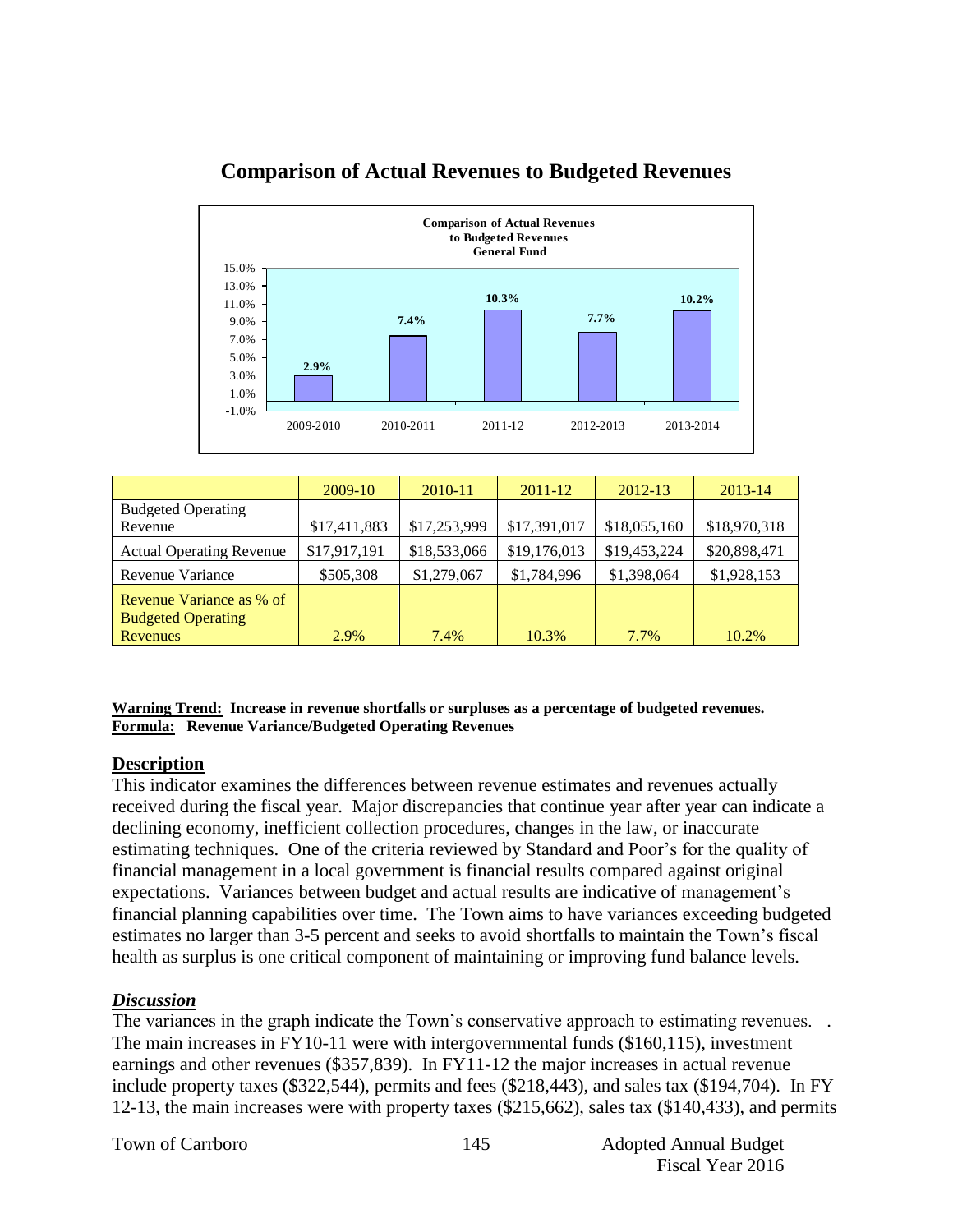and fees (\$201,779). In FY13-14, the main increases were with local option sales taxes (\$241,307), other taxes and licenses (\$480,830) and restricted intergovernmental revenues (\$134, 509).

#### **Expenditure Indicators**

Expenditures are a rough measure of a local government's service output. Generally, the more a government spends in constant dollars (adjusted for inflation), the more services it is providing. This formula does not take into account how effective the services are or how efficiently they are delivered.



# **Net Operating Expenditures per Capita**

|                                                           | 2009-2010    | 2010-2011    | 2011-2012    | 2012-2013    | 2013-2014    |
|-----------------------------------------------------------|--------------|--------------|--------------|--------------|--------------|
| <b>Net Operating</b><br><b>Expenditures</b><br>(Adjusted) | \$12,364,201 | \$12,557,753 | \$12,567,744 | \$15,208,859 | \$13,694,031 |
| <b>Population</b>                                         | 19,891       | 19,582       | 19,905       | 20.433       | 20,510       |

**Warning Trend: Increasing net operating expenditures per capita (constant dollars). Formula: Net Operating Expenditures/Population**

#### **Description**

Changes in per capita expenditures reflect changes in expenditures relative to changes in population. Increasing per capita expenditures can indicate the provision of new services, rising costs of providing services (or supporting the personnel who provide them), or changes in accounting practices (see next section). If expenditures are greater than can be accounted for by inflation or the addition of new services, it may indicate declining productivity – that is, the government is spending more real dollars to support the same level of services.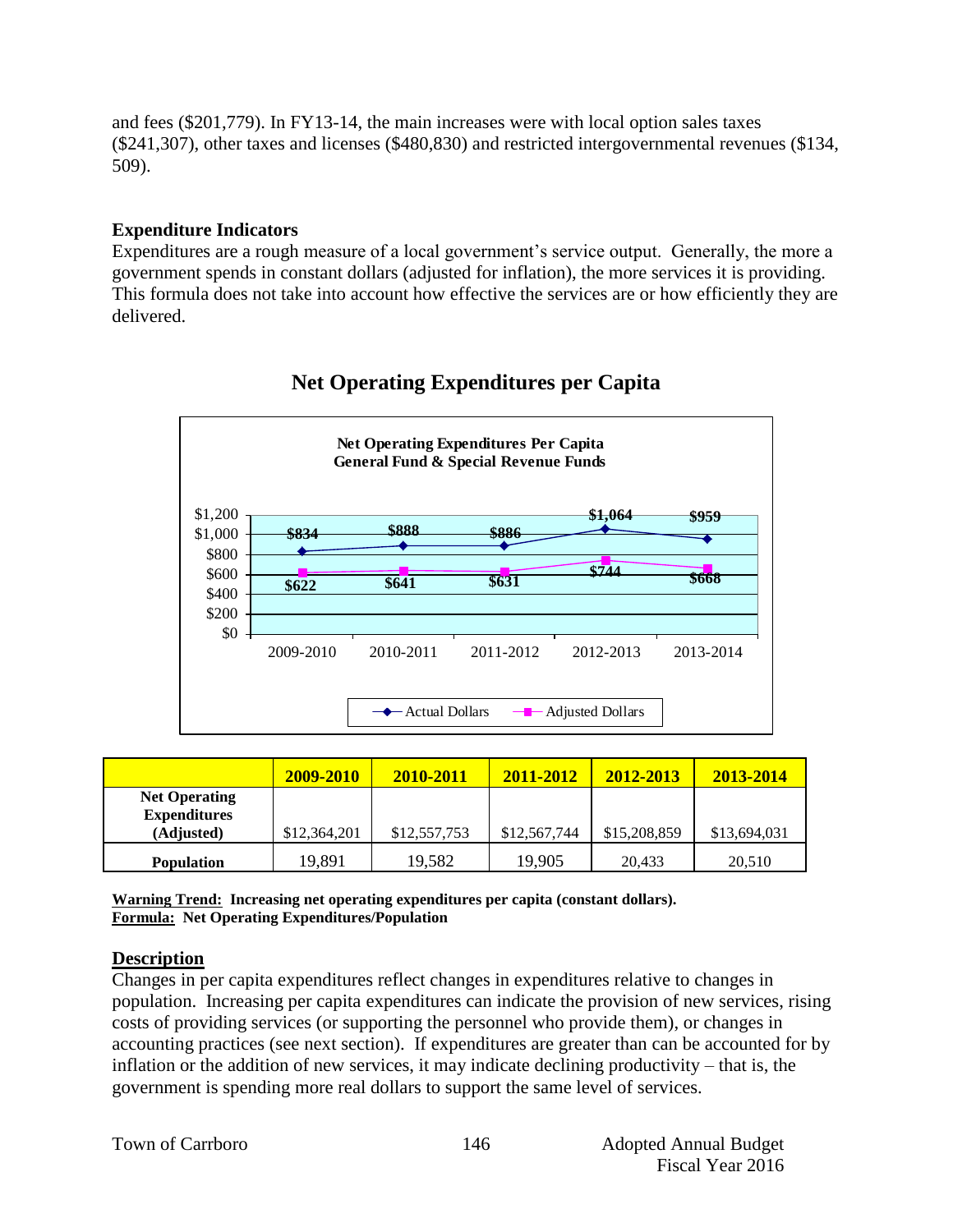#### *Discussion*

Net operating expenditures, adjusted for inflation, show an increase in expenditures made by the Town since FY09-10, from \$12,364,201 to \$13,694,081 in FY12-13. When adjusted for the combined impact of inflation and population, per capita spending increased from \$622 in FY09- 10 to \$668 in FY 13-14.

Over the past five years, expenditures per capita have fluctuated. The following highlights variations in fiscal years presented in the graph:

**FY 2009-10** – Per capita expenditures decreased due to a reduction in capital expenditures and a decrease in debt service costs.

**FY 2010-11** – Per capita expenditures changed slightly (\$19) from the previous year.

**FY 2011-12** - Per capita expenditures changed slightly (\$2) from the previous year.

**FY 2012-13 –** Per capita expenditures increased \$113 due mainly to the transfer of funds to the Capital Projects Fund.

**FY 2013-14** – Per capita expenditures decreased \$76 due to reduction in capital expenditures.

Changes in net operating per capita expenditures can be explained by highlighting events that have contributed to changes in expenditure levels. The following section looks at the various components of expenditures and service levels.



**Public Works Expenditures per Capita**

In inflation-adjusted dollars, Carrboro's per capita expenditures on public works have varied. The variability of public works spending is related to ongoing capital and maintenance needs including street maintenance, storm water system repairs, and responding to major natural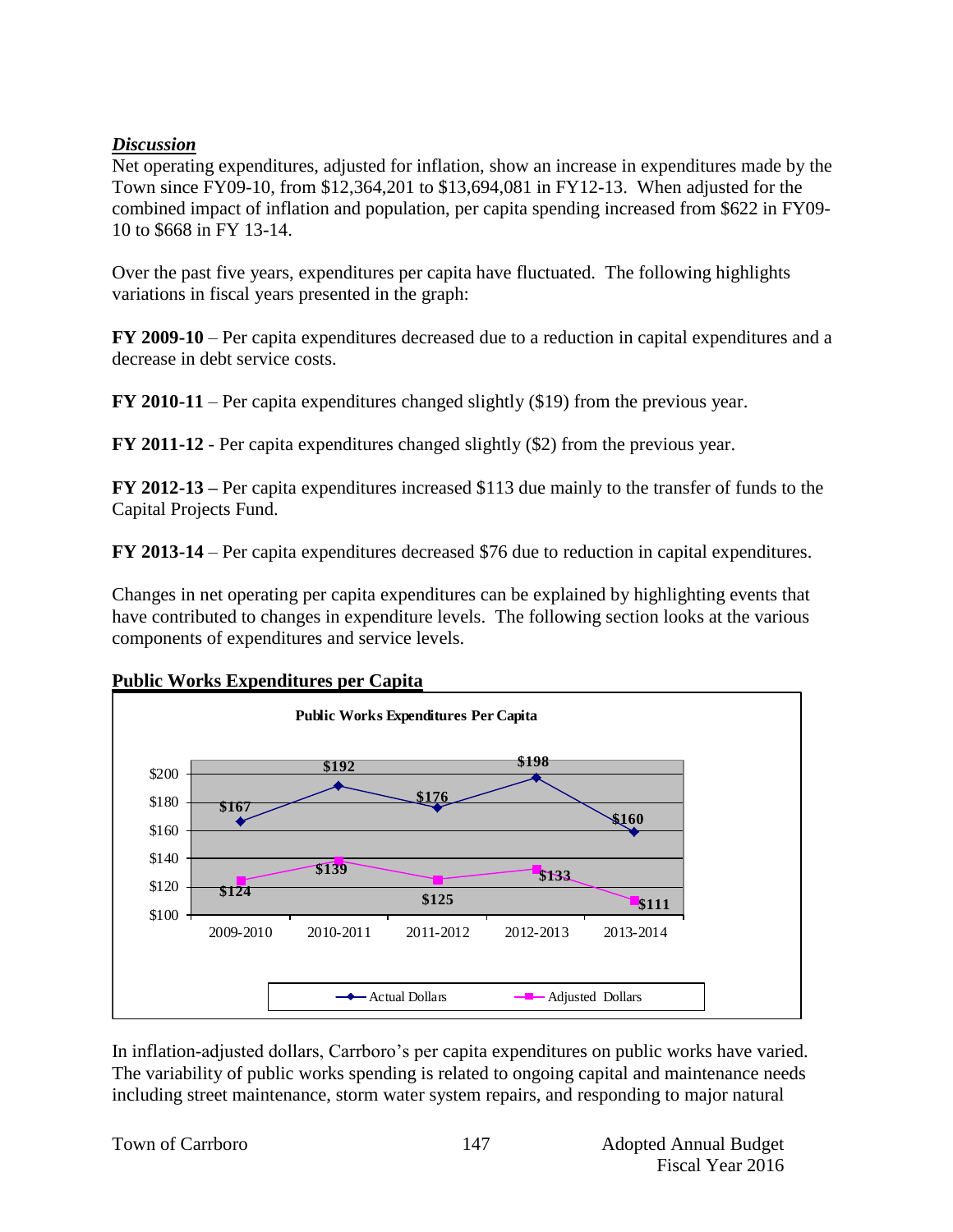disasters. The increase in FY 10-11 is mainly due to street resurfacing costs. The decrease in FY 11-12 is due to the street resurfacing costs from the previous year. The increase in FY 12-13 is due to the purchase of replacement refuse vehicles and street resurfacing costs. The decrease in FY 13-14 is due to the one-time cost of equipment and street resurfacing costs from the previous year.



#### **Debt Service Expenditures Per Capita**

Debt costs include debt paid on general obligation bonds, installment financing for property and town infrastructure as well as equipment and vehicles. The Town has been able to take advantage of retiring debt and low interest rates to borrow for major infrastructure needs and maintain debt service at a relatively constant level. FY10-11 costs increased with the purchase of equipment and vehicles and financing a full year of the new fire station. The decrease in costs for FY11-12 is due to a reduction in vehicle and equipment financing. In FY12-13, per capita costs decreased with the payoff of several loans. FY13-14 per capita costs increased with the financing of the sidewalk bonds and increase in equipment and vehicle financing.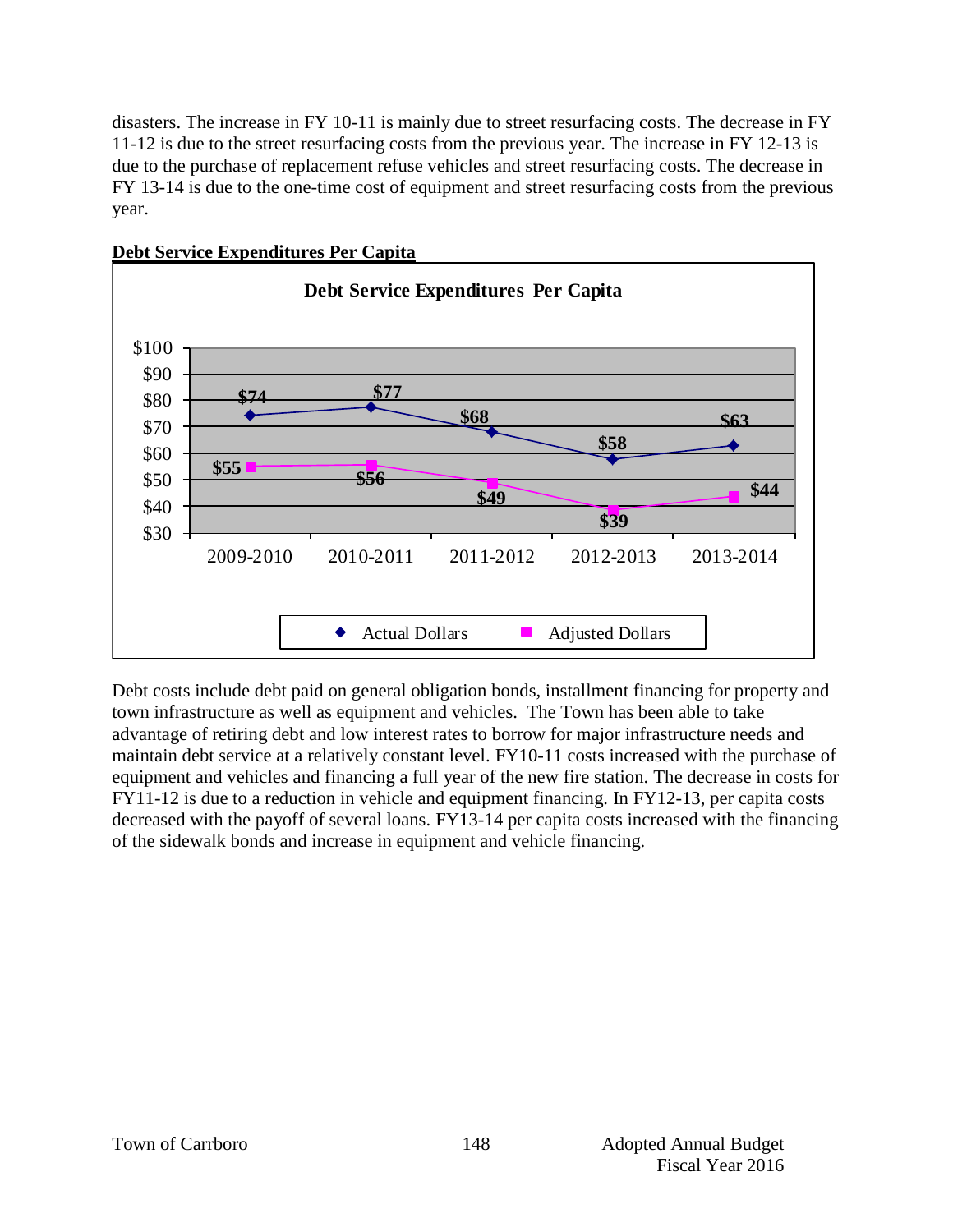



The Town continues to maintain regular replacement of technology infrastructure, support wireless technology, implement mobile laptop technology in police cars, and more recently, purchased an automated record management system for the Police Department. Per capita costs for FY 10-11 included increases for professional service fees for the Town Attorney, the Human Services Grant Program, contract services for property tax collections and banking services and various IT services for the new fire station. FY 11-12 per capita increased slightly due to property and liability insurance costs and various contract services. Per capita costs decreased in FY 12-13 with a decrease in property and liability insurance costs and personnel changes. FY 13- 14 per capita costs have remained stable.





Costs remained stable in FY 10-11. Expenses in FY11-12 decreased due to personnel retirement. Per capita costs in FY 12-13 have remained constant. FY 13-14 per capita costs increased due to an increase in engineering services.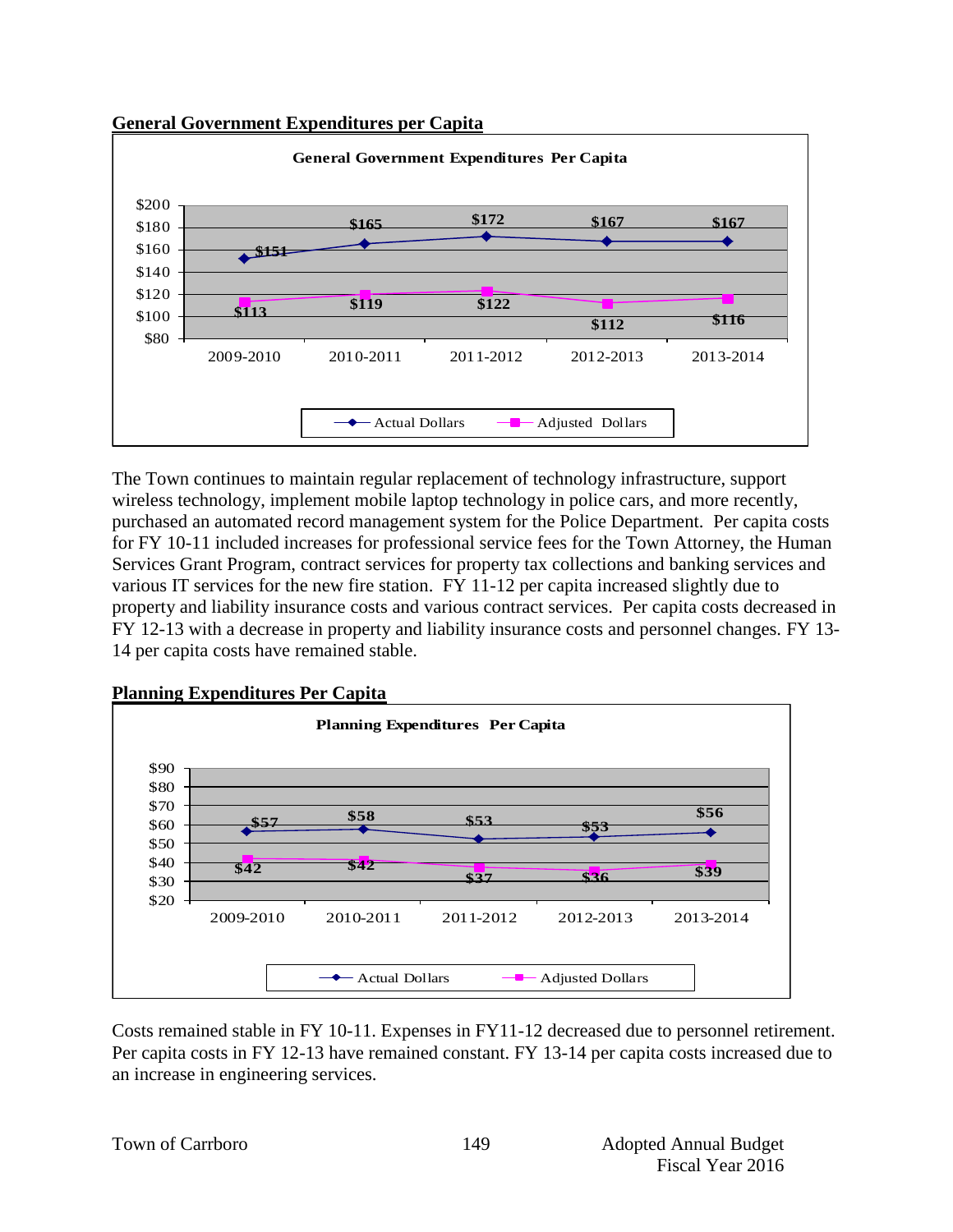#### **Recreation and Parks Expenditures per Capita**



Per capita expenditures adjusted for inflation, have fluctuated over the past 5 years due to several capital projects put on hold (Wilson Park playground equipment replacement, Anderson Park field #4 renovation, and Anderson multi-use field renovation).

Per capita costs remained stable in FY09-10 and decreased slightly in FY10-11. Expenditures per capita increased in FY11-12 with the construction of the Wilson Park Restroom. In FY 12-13 per capita expenditures decreased due to capital expenditures the previous year. FY 13-14 per capita expenditures increased with additions of special programs and events.



The Town and UNC-Chapel Hill are partners in the transit system administered by the Town of Chapel Hill. Carrboro's contribution into this partnership, adjusted for inflation has remained fairly stable from FY 910 to FY 11-12. The transit contract increased in FY12-13 and FY 13-14, due to increased fuel and other ongoing operational costs. This is primarily due to decreased state and federal pass-through funds that supported the transit, which affected the local match. With a grant and local funds, Shared Ride Feeder services were enabled in areas of Carrboro that do not have regular bus service. Trips are provided between designated bus stops in the "feeder" zones and the nearest bus routes or to another "feeder" service. This service extends largely to the northern areas of town.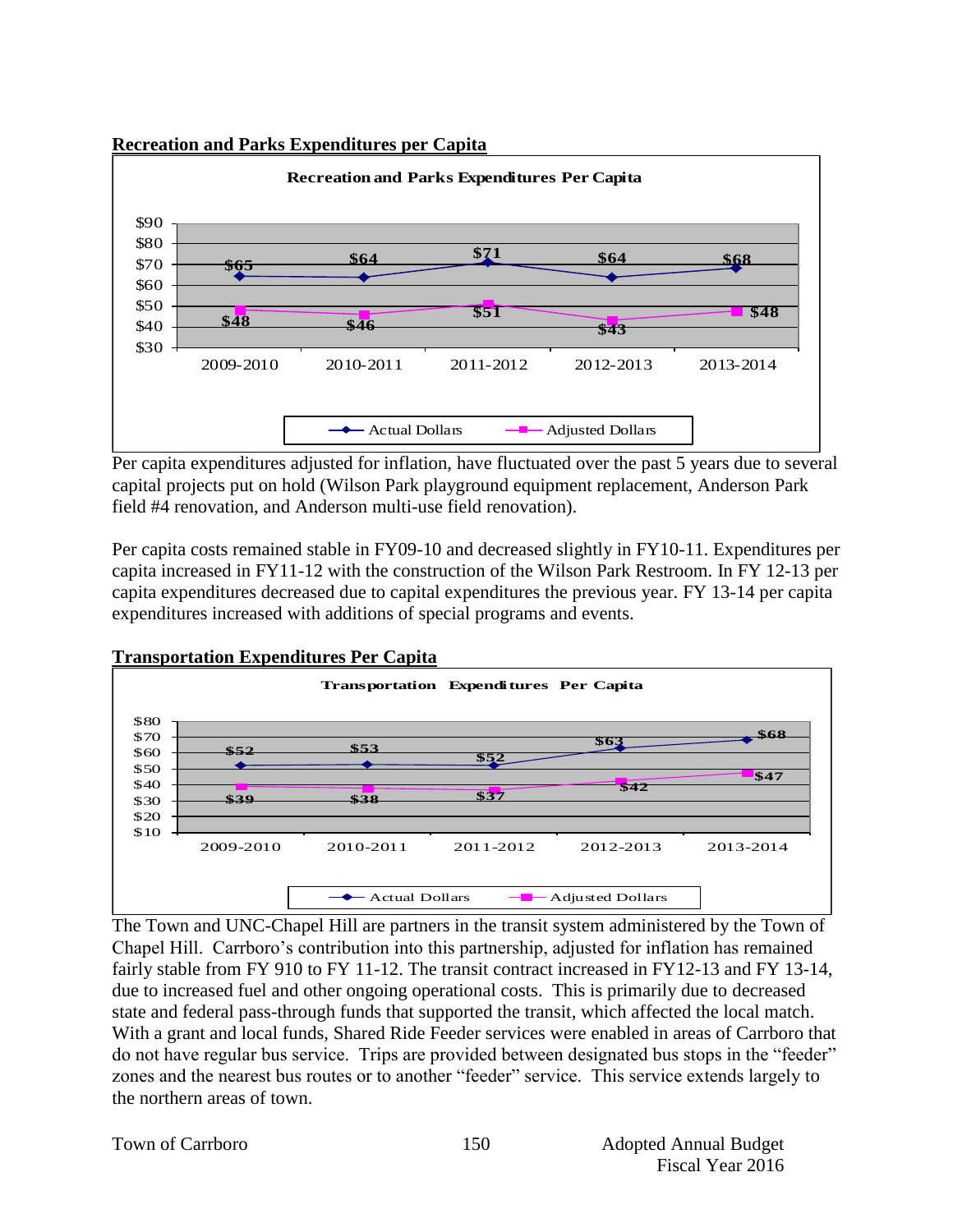**Public Safety Expenditures per Capita**



Public safety expenditures per capita, adjusted for inflation experienced an increase of \$4 per capita total or an increase of about 2 percent in the past five years. Per capita costs increased slightly in FY10-11due to vehicle repair and fuel costs, and changes in population. FY 11-12 increased costs were for vehicle replacement, fuel and uniforms. FY 12-13 costs decreased due to deleting the Animal Control position and contracting with Orange County Animal Services. FY 13-14 costs increased with the upgrade of radios.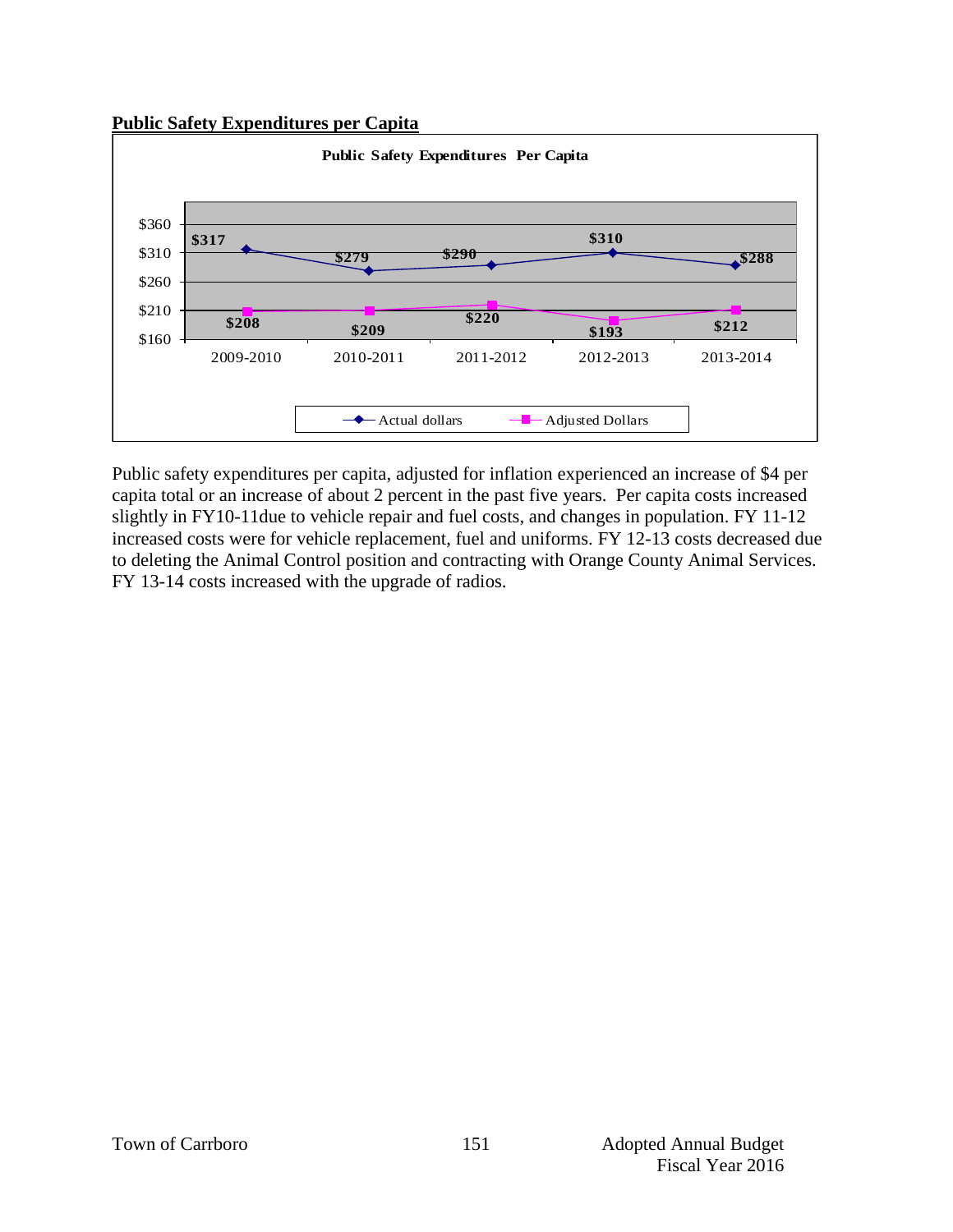

# **Net Operating Expenditures by Function**

The chart above represents the allocation of funding for the various services provided by the Town. Approximately 49 percent of the Town's spending is dedicated to public safety (fire protection and law enforcement services) and public works (street and sidewalk maintenance; solid waste collections; building, grounds, and parks maintenance; and fleet maintenance).

General government, which largely represents Board functions (Town Clerk, Mayor and Board of Aldermen, nonprofit and advisory boards) and support services (finance, technology, human services, Town Manager), represents approximately 23 percent of total spending. The remainder of the programs (debt service, transportation, planning and recreation programs) combined represent approximately 28 percent of the net operating expenses.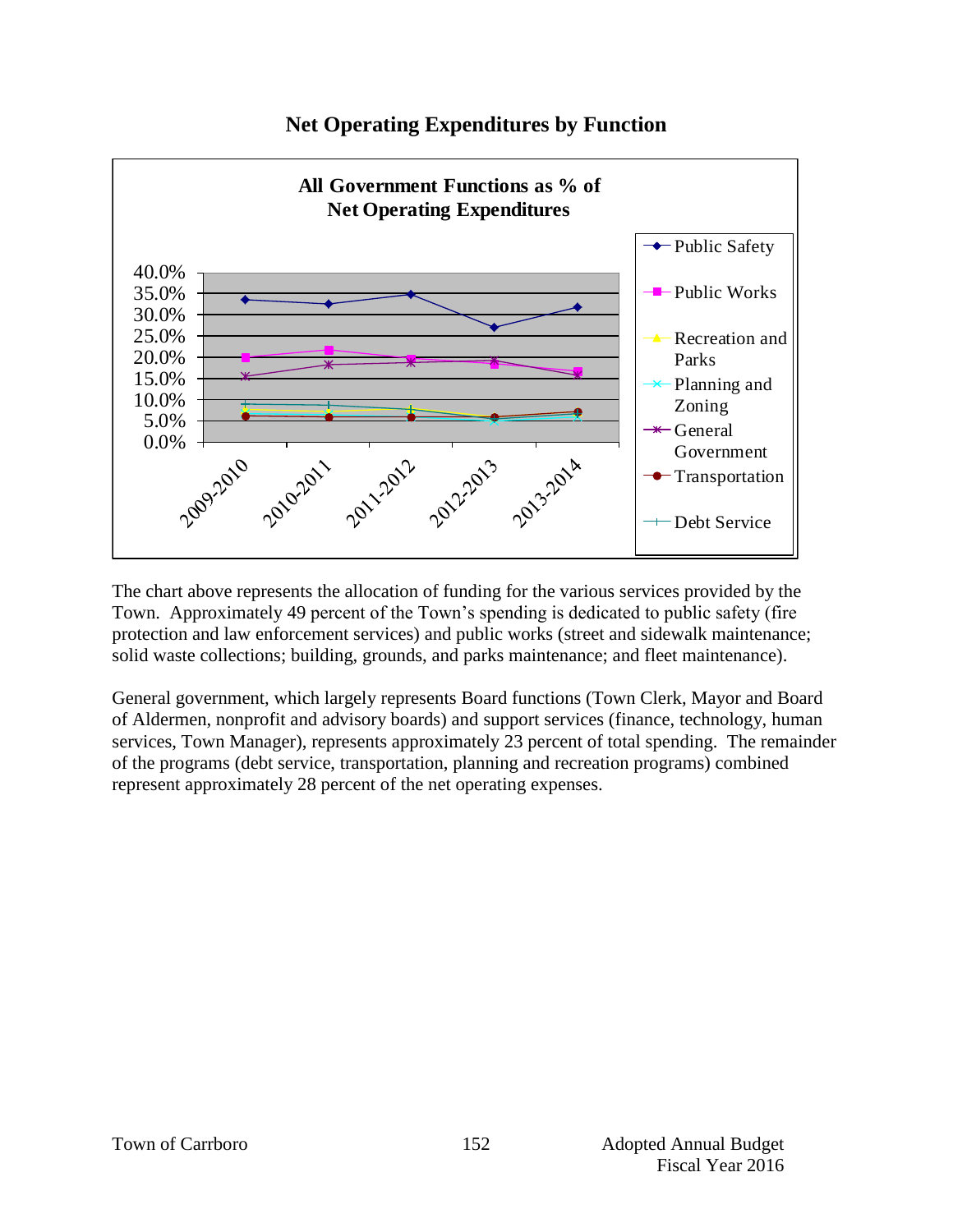#### **Fringe Benefits**



|                                | 2009-2010   | 2010-2011   | 2011-2012   | 2012-2013   | 2013-2014   |
|--------------------------------|-------------|-------------|-------------|-------------|-------------|
| <b>Expenditures for fringe</b> |             |             |             |             |             |
| benefits                       | \$2,373,906 | \$2,662,896 | \$2,876,753 | \$2,818,270 | \$3,201,670 |
| <b>Salaries/Wages</b>          |             |             |             |             |             |
| (FT,PT,OT, Temp)               | \$7,563,563 | \$7,655,183 | \$7,418,189 | \$7,486,057 | \$7,858,124 |

**Warning Trend: Unexplained, uncontrolled, or unanticipated increases in fringe benefit costs may signal a warning trend to credit rating industries.**

**Formula: Expenditures for Fringe Benefits/Salaries &Wages** 

#### **Description**

Fringe benefits represent the costs, in addition to salaries and wages, incurred by a jurisdiction to support the personnel it employs. The calculation in this indicator includes FICA payments, health insurance payments, retiree insurance payments, separation allowance payments for retired police officers, retirement payments, and supplemental retirement insurance payments. FICA, retirement, and supplemental retirement benefits are fixed as a certain percentage of salaries and will rise accordingly. Vacation pay and sick leave programs are not considered fringe benefits since both are usually paid out of regular salary expense line items.

#### *Discussion*

Fringe benefits, as a percentage of the overall wages and salaries paid in Carrboro, have continued to rise since FY09-10. The increase in fringe benefits over the entire period of time is largely due to double-digit increases in the cost of health insurance costs for employees and retirees. Other factors include an increase in the number of retirees benefiting from the Town's insurance coverage subsidy therefore increasing retiree insurance costs, an increase in retiring police officers who are eligible for a separation allowance benefit, additional positions in departments, and an increase in the Town's contribution to the State Retirement Fund.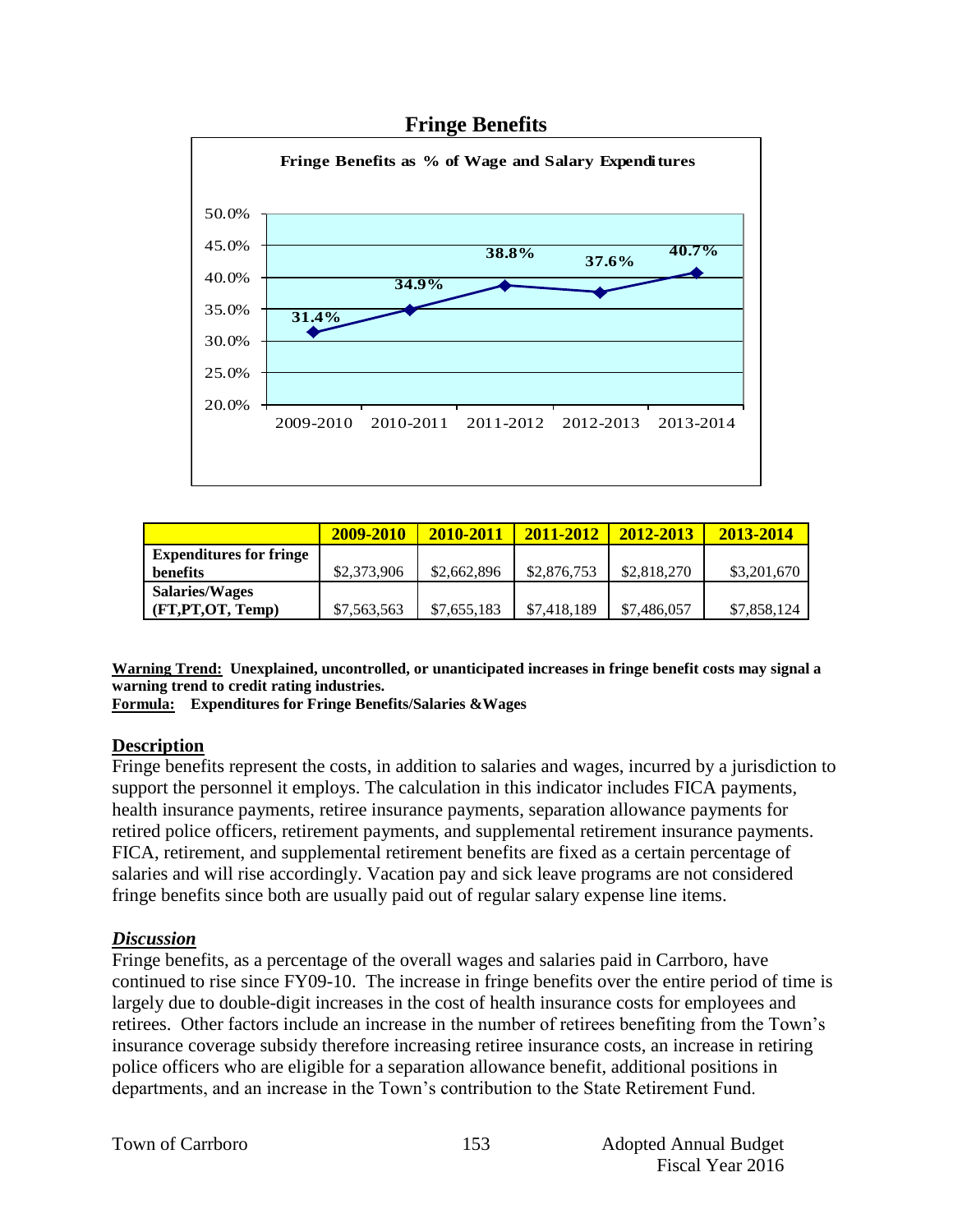

# **Municipal Employees per 1,000 Residents**

|                                              | 2009-2010 | 2010-2011 | 2011-2012 | 2012-2013 | 2013-2014 |
|----------------------------------------------|-----------|-----------|-----------|-----------|-----------|
| <b>Population</b>                            | 19,891    | 19,582    | 19,905    | 20,433    | 20,510    |
| Number of<br>municipal employees<br>approved | 155       | 155       | 156       | 156       | 156       |

**Warning Trend: Increasing number of full-time municipal employees per (1,000) capita. Formula: Number of Municipal Employees (approved)/Population/1000**

#### **Description**

Because personnel costs are a major portion of a local government's operating budget, plotting changes in the number of employees per capita (or per thousand residents) is a good way to measure changes in expenditures. An increase in employees per capita might indicate that expenditures are rising faster than revenues that the government is becoming more labor intensive, or that personnel productivity is declining.

#### *Discussion*

The number of municipal employees per capita has remained relatively stable over the past five years. A Systems Administrator position was added in Information Technology in FY11-12. The changes in FY12-13 and FY 13-14 are based on changes in population.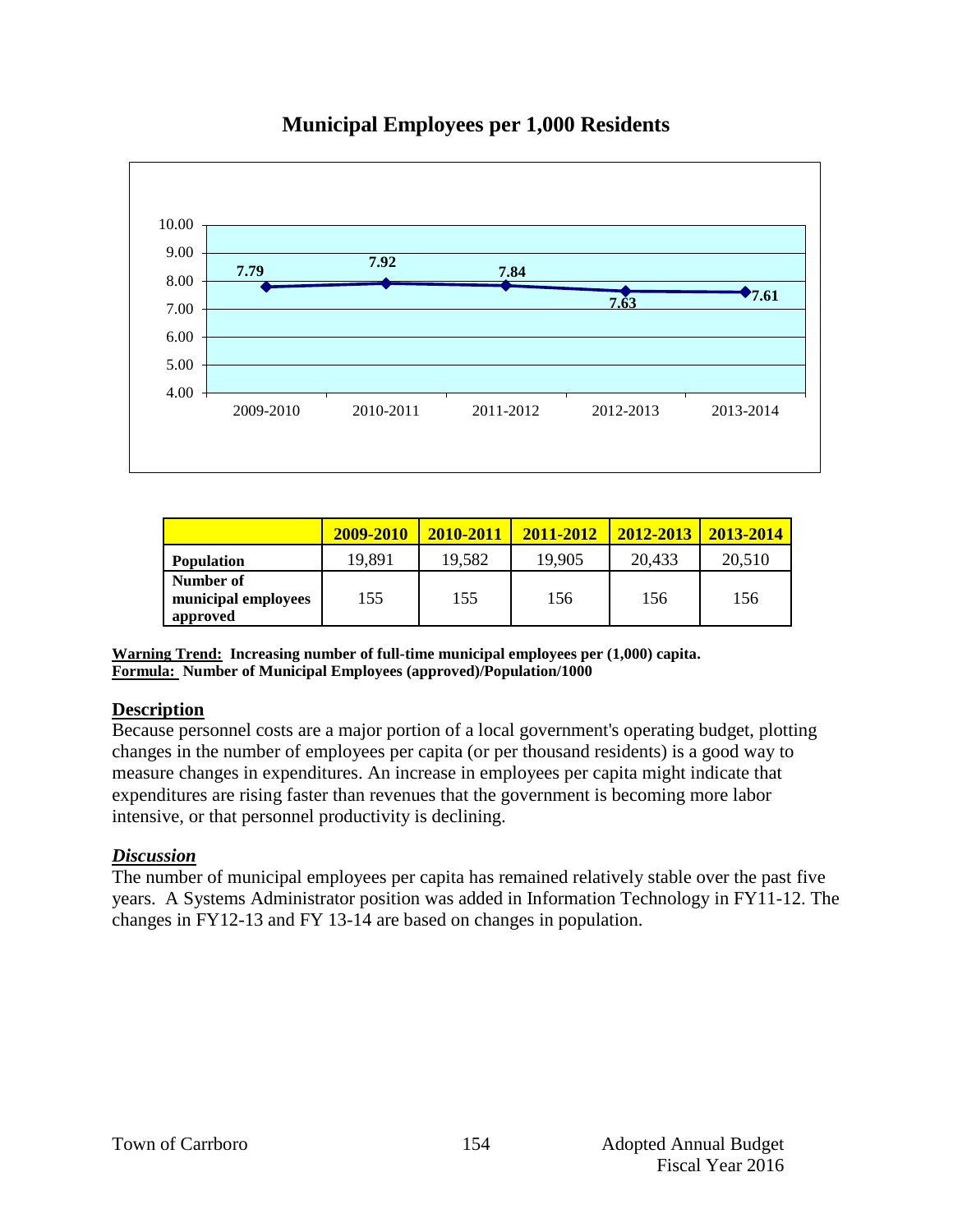# Work Force Totals Permanent Full-time Equivalent

| <b>FY</b> | <b>Board</b> | Mayor & Manager | <b>Economic</b><br><b>Development</b> |     | <b>Clerk   Management   Information   Human   Police  </b><br><b>Services</b> | <b>Technology Resourc</b> | e              |      |      |      | Works | Fire   Planning   Public   Recreation   TOTAL<br>& Parks |       |
|-----------|--------------|-----------------|---------------------------------------|-----|-------------------------------------------------------------------------------|---------------------------|----------------|------|------|------|-------|----------------------------------------------------------|-------|
| 2009-10   | $\Omega$     |                 |                                       |     | 8                                                                             |                           | 2              | 44   | 36   | 14   | 36    | 11                                                       | 155   |
| 2010-11   | $\Omega$     | 4               |                                       |     | 6                                                                             |                           | 2              | 44   | 36   | 14   | 36    | 11                                                       | 155   |
| 2011-12   | .5           | 4               | 1.5                                   |     | 6.5                                                                           |                           | 2              | 44   | 36.5 | 14   | 36    | 12.5                                                     | 158.5 |
| 2012-13   | .5           | 5               | 1.5                                   |     | 6.5                                                                           |                           | 2              | 42   | 36.5 | 14   | 34    | 12.5                                                     | 155.5 |
| 2013-14   | $\Omega$     | 5               | 1.5                                   | 1.5 | 6.5                                                                           |                           | 2              | 41.5 | 36.5 | 14   | 35    | 12.5                                                     | 156   |
| 2014-15   | $\Omega$     | 3               | 1.5                                   | 1.5 | 6.5                                                                           |                           | $\overline{c}$ | 42   | 37   | 14   | 35    | 12.5                                                     | 158   |
| 2015-16   | $\Omega$     | 3               | 1.5                                   | 1.5 | $\mathcal{I}$                                                                 | 3                         | 2              | 42   | 37   | 13.5 | 35    | 13                                                       | 158.5 |

Note: All positions are budgeted within the General Fund

#### **Description of Position Changes**

**FY09-10** – No position changes.

**FY10-11** – No position changes.

**FY 2011-12** – IT division has been reorganized to report to the Town Manager instead of Management Services.

**FY11-12** – No position changes. Reporting changed to FTE instead of positions.

**FY 12-13** – Eliminate 4 frozen positions – Maintenance/Construction Worker, Groundskeeper, Police Officer I in Community Services, Police Officer I in Criminal Investigations. Add an Information Technology Support II position and unfreeze Planning/Zoning Specialist position. Began reporting FTEs instead of positions.

**FY13-14** – Part-time position moved from Mayor and Board of Aldermen to Town Clerk, eliminated the Animal Control Officer position and added a Solid Waste Operator in Public Works.

**FY14-15** – Convert one part-time position in Police Department and one part-time position Fire Department to full-time. Add Assistant to Town Manager position. Move Information Technology from a division within the Manager's office to a department.

**FY15-16** - Two part-time administrative positions (one in finance; and one in recreation and parks) will be converted to full-time. A full-time position in planning has been converted to a part-time GIS position.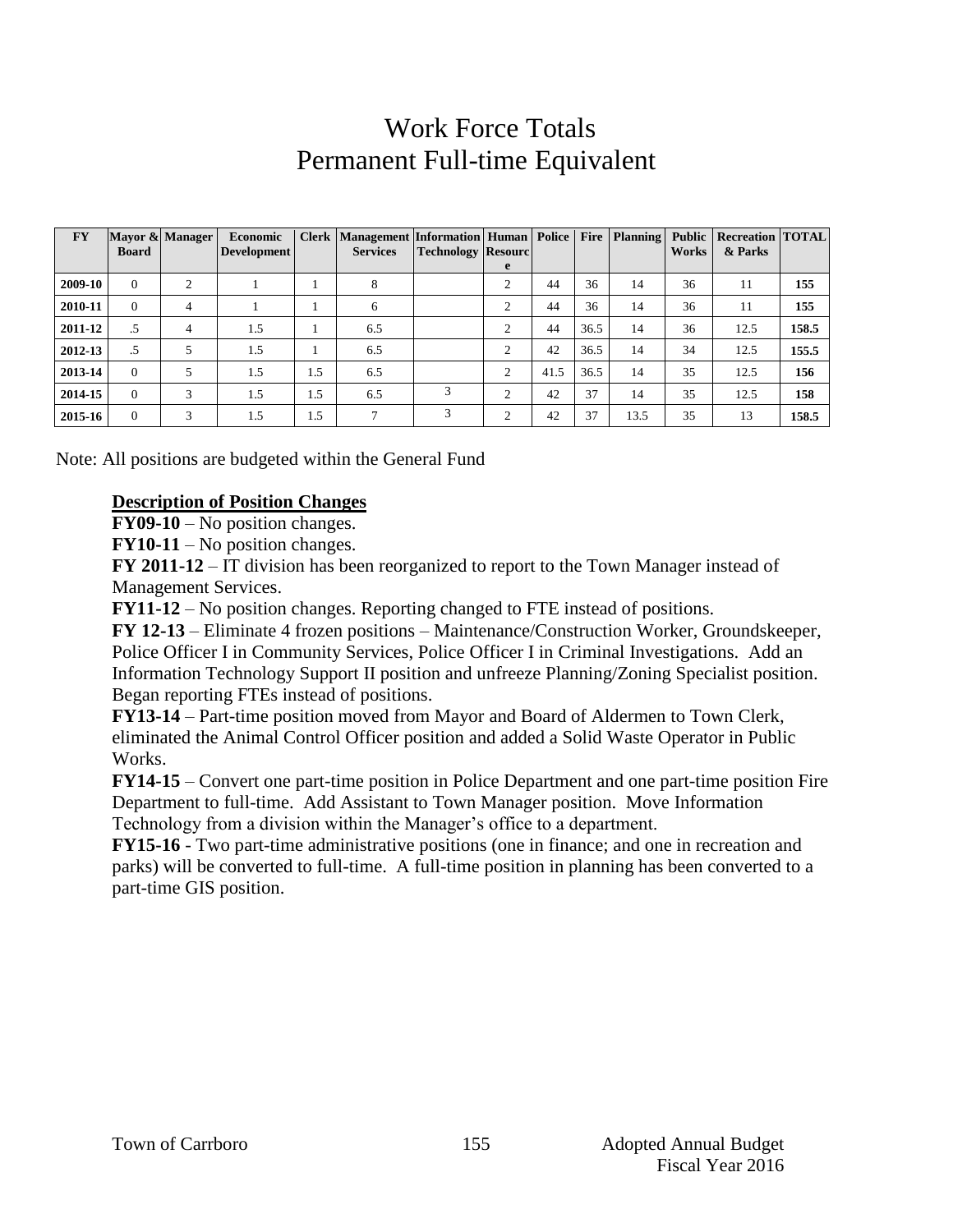#### **Operating Position Indicators**

Revenues and Expenditures have a direct impact on a town's operating position. The term "operating position" refers to a local government's ability to: (1) balance its budget on a current basis, (2) maintain reserves for emergencies, and (3) have sufficient liquidity to pay its bills on time. The primary indicator that is tracked by the Town is fund balance.

#### *Fund Balance*

As an accounting calculation, fund balance is the difference between current assets and current liabilities. Unreserved fund balance, also called "*fund balance available for appropriation,"* is the maximum amount that can be used to finance expenditures in next year's budget. Available fund balance is also considered a non-recurring financial resource that provides a local government with flexibility. Once used, it is difficult to replace. As a result, it should be protected and maintained at a reasonable level to provide for emergencies, unforeseen shortfalls in revenue, or to take advantage of unforeseen opportunities.

The Local Government Commission (LGC) considers the amount of unreserved fund balance to be one of the key indicators of the financial condition of a town. LGC, as part of the process of reviewing audited financial statements each year, calculates the amount of fund balance available for appropriation in the general fund and the amount of reserves in other funds. The LGC has an 8 percent minimum as a guideline for fund balance but this is not applicable to all governments, especially smaller governments like the Town of Carrboro. The 8 percent ratio is intended to represent  $1/12^{th}$  of a government's operating expenditures. However,  $1/12^{th}$  of a small government's budget is not considered an adequate reserve level due to the sheer small dollar amount that it reflects. The LGC uses, as its guideline for Carrboro, the average unreserved fund balance (commonly referred to as "fund balance available for appropriation (FBAA)" for units with similar populations. If a jurisdiction's unreserved fund balance falls to half of the group average, the LGC will write a letter to alert the Board of Aldermen and Town administration and to advise them that the municipality review the current level of fund balance and determine what fund balance level the municipality should have. Using the latest year available from LGC (year ending June 30, 2014), unreserved fund balance that includes designated and undesignated reserves is at 59.24% in Carrboro. This ratio is slightly higher than the 50.03% average for municipalities with populations of 10,000-49,999.

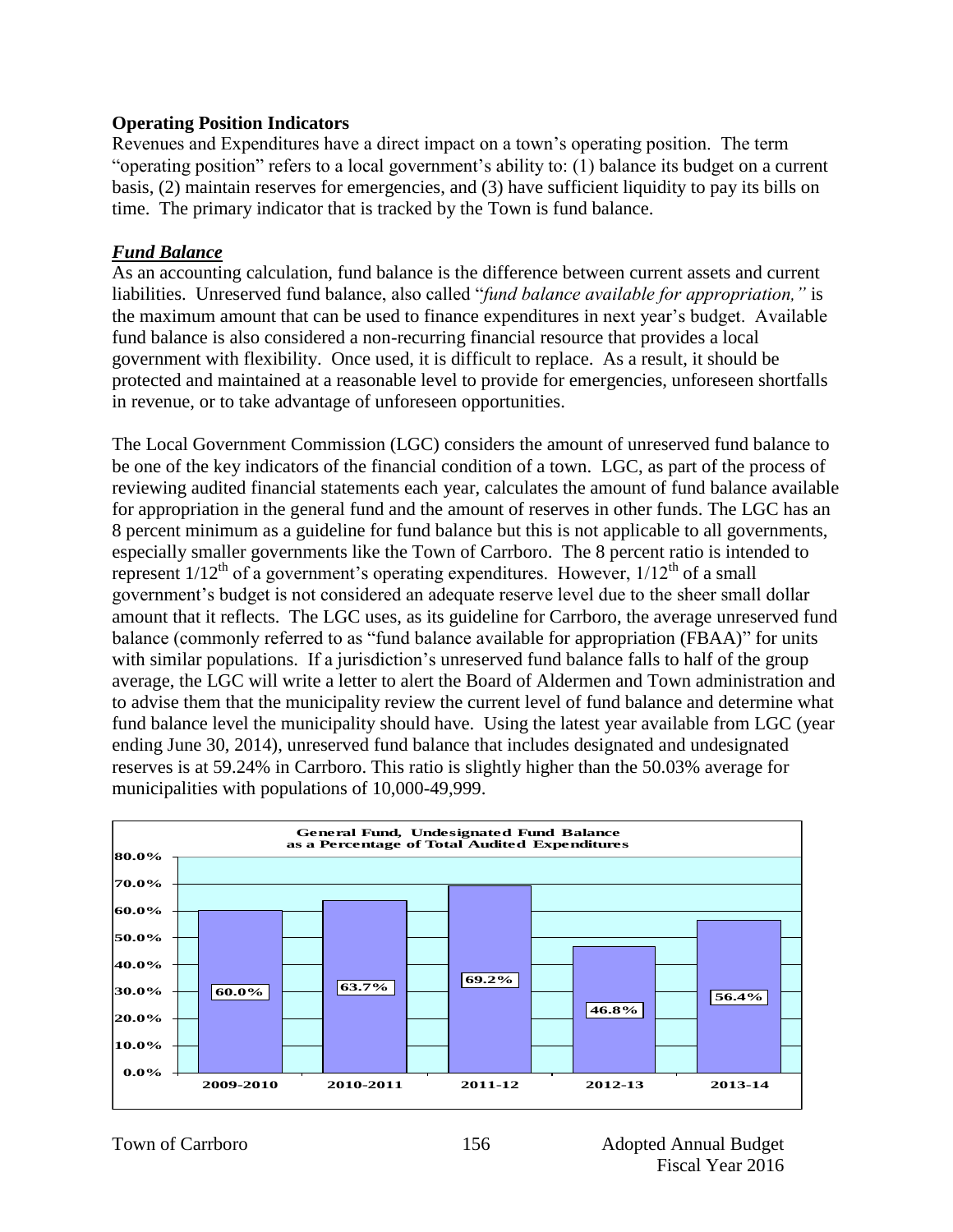The graph above illustrates the five-year undesignated fund balance trends. The Town policy is to maintain undesignated reserves within a range of 22.5% to 35% as in its financial policy on fund balance.

### **Debt / Liability Indicators**

Another large expenditure that credit rating industries monitor is the debt load. Debt is an obligation resulting from the borrowing of money. Under favorable conditions, debt:

- $\mathcal{R}$  Is proportionate in size and growth to the government's tax base,
- $\star$  Does not extend past the facilities useful life which it finances,
- $\mathcal{R}$  Is not used to balance the operating budget,
- $\lambda$  Does not put excessive burdens on operating expenditures, and
- $\mathcal{R}$  Is not so high as to jeopardize the credit rating.

The Board has approved a debt policy that addresses guidelines and restrictions affecting the amount, issuance, process, and type of debt issued by a governmental entity. The policy also requires Town staff to monitor various debt ratios that are used to evaluate ability to repay as well as the government's capacity to incur debt (see Town's fiscal policies within the Community and Organizational Profile section). The Town's debt structure primarily consists of installment financing and GO bond debt to support its capital improvements and equipment and vehicle replacements. Debt load is a large expenditure that credit rating industries monitor.

Debt ratios are considered by the LGC and credit rating agencies to ascertain the fiscal health of a municipality. High debt ratios may adversely affect the ability of the Town to obtain the lowest possible interest rate when borrowing funds.

| One measure of a<br>unit's debt capacity is<br>debt expressed in | June 30, 2014                                        | <b>Town of Carrboro, North Carolina</b><br><b>Computation of Legal Debt Margin</b> |  |  |  |  |
|------------------------------------------------------------------|------------------------------------------------------|------------------------------------------------------------------------------------|--|--|--|--|
| terms of assessed or                                             | Total assessed valuation at June 30, 2014            | \$2,088,514,087                                                                    |  |  |  |  |
|                                                                  | Debt limit – eight percent $(8\%)$ of assessed value | \$167,081,127                                                                      |  |  |  |  |
| market valuation.                                                | Amount of debt applicable to debt limit              |                                                                                    |  |  |  |  |
| It is important to note,                                         | Net Bonded Debt                                      | 7.477.109                                                                          |  |  |  |  |
| however, the Town's                                              | Legal Debt Margin                                    | 159,604,018                                                                        |  |  |  |  |

debt is far below the legal limit in the NC General Statutes (GS 159-55) that limits net debt to eight percent (8%) or less of a local government's total property valuation. Outstanding debt in most governmental units falls well below this limit, and typically ranges from about 1% to 4% for most governments. The legal margin or the maximum amount of outstanding debt allowable by law, based on the June 30, 2014 audited valuation is \$159,604,018.

Debt service, annual interest and principal payments, can be a major part of a government's fixed costs, and its increase may indicate excessive debt and fiscal strain; credit firms consider debt exceeding 20% of operating revenues as a potential problem. Ten percent is considered acceptable (footnote1). The North Carolina Local Government Commission (LGC) advises that a heavy debt burden may be evidenced by a ratio of General Fund Debt Service to General Fund

 1 "Evaluating Financial Condition, A Handbook for Local Government," ICMA, Sanford M. Groves and Maureen Godsey Valente, pp 83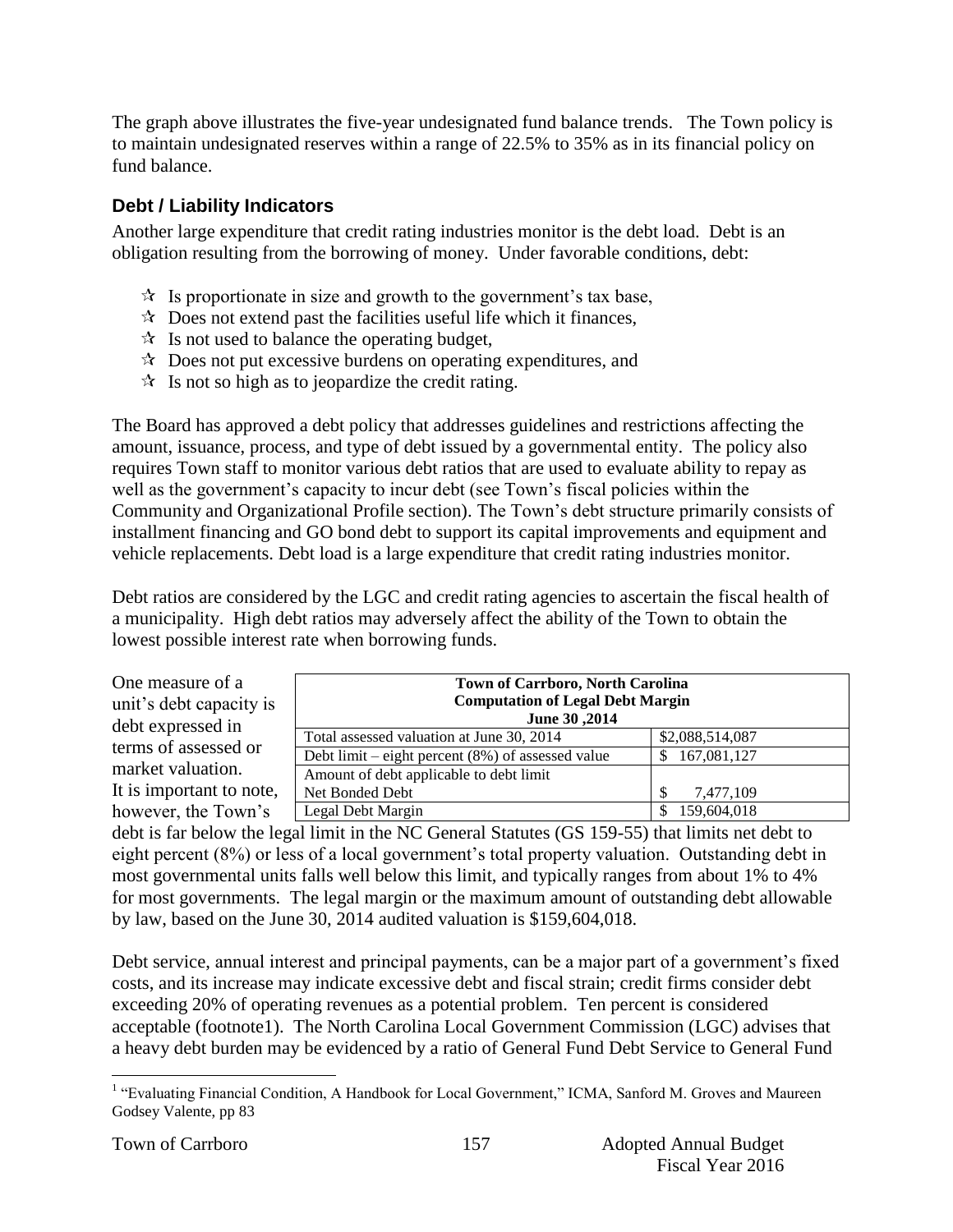Expenditures exceeding 15%. The Town will maintain this ratio at or below 12%, considering this to be a moderate level of debt. In the last audited year, the Town shows that debt expenditures are approximately 6.8% of the total expenditures for the year ending June 30, 2014. The Five-Year Plan shows the percentage of debt service expenditures remaining at or below this level.



# **Long-Term Debt**

|                              | 2009-2010       | 2010-2011       | 2011-2012       | 2012-2013       | 2013-2014       |
|------------------------------|-----------------|-----------------|-----------------|-----------------|-----------------|
| Long-Term<br>Debt            | \$9,650,641     | \$8,909,304     | \$7,995,219     | \$8,044,436     | \$7,021,536     |
| <b>Property</b><br>Valuation | \$1,915,872,793 | \$1,939,126,061 | \$1,972,777,796 | \$2,003,172,468 | \$2,088,514,087 |

**Warning Trend: Increasing ratio of long-term debt to total property valuation. Formula: Long-term Debt/Total Property Valuation.**

#### *Description*

The definition of debt considered by rating agencies is generally limited to bonded debt because of the fact that this debt is backed by the full faith and credit of the town which is represented by the Town's property valuation. However, given that all debt by the Town is considered a fixed cost and property taxes are the primary revenue source for the Town, the analysis of debt above includes long-term installment financing for infrastructure and land as well as equipment and vehicle debt. An increase in total long-term debt as a percentage of taxable assessed valuation can mean that the government's ability to repay debt is diminishing - assuming that the government depends on the property tax to repay its debts.

Standard and Poor's (S&P) reviews the level of long-term debt, recognizing that accelerated debt issuance can overburden a municipality. However, S&P also recognizes that a low debt profile may not be a positive credit factor since it may indicate underinvestment in capital facilities. Investment in public infrastructure is believed to enhance the growth prospects of the private sector.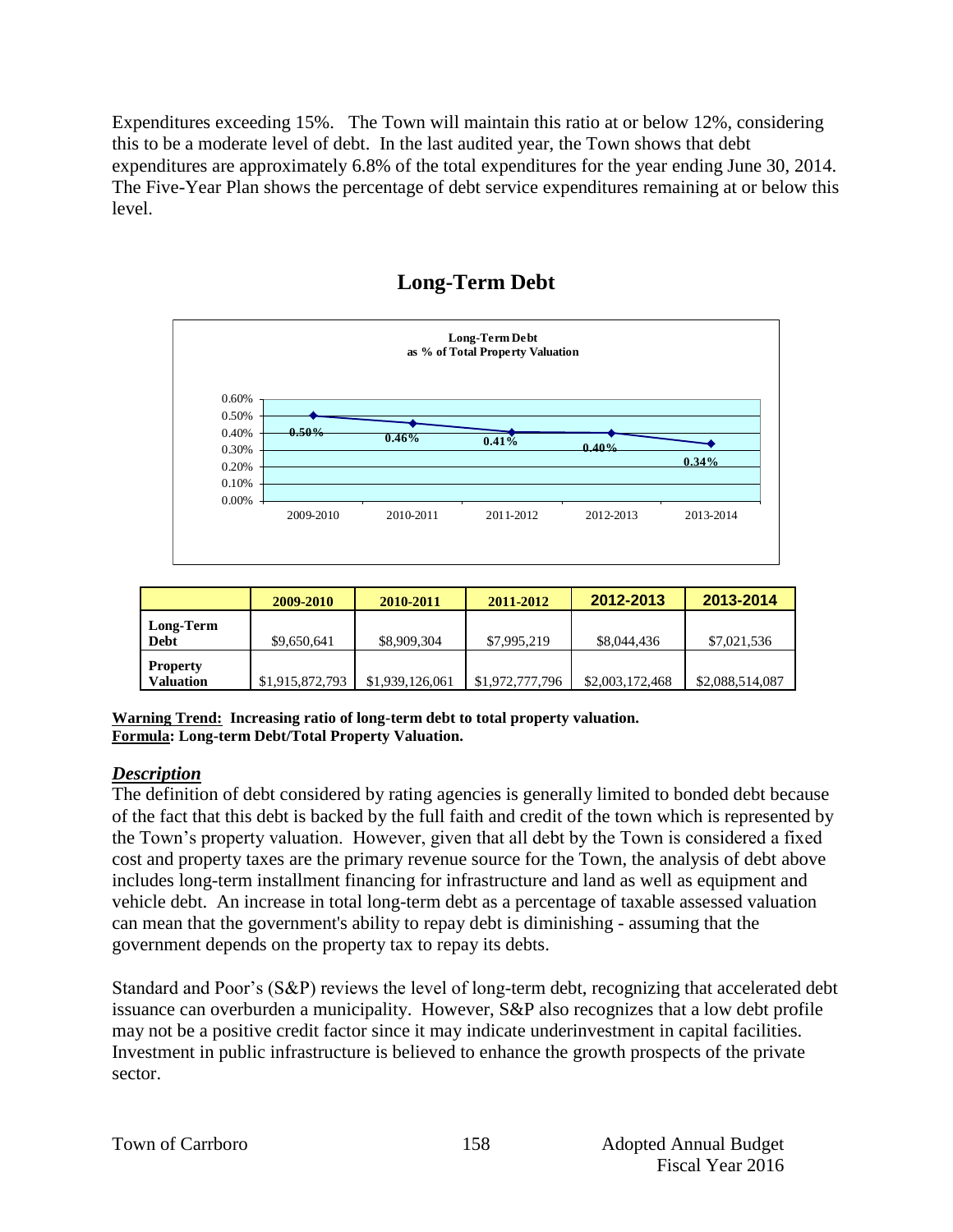#### **Discussion**

For municipalities comparable to Carrboro (populations ranging from 10,000 to 24,999), the average debt-to-assessed valuation ratio (computed by the Local Government Commission) in FY13-14 was .284 percent; a high level is considered 1.424 percent. The debt-to-assessed valuation ratio for Carrboro in the last audited year was .328 percent, which is higher than the average valuation for jurisdictions of similar size but well below the high valuation. The LGC includes authorized but unissued debt in its debt ratio formula. The graph above reflects the historical perspective that credit-rating agencies and audit reports consider; only issued debt is calculated in the debt ratio and thus Town debt ratios in the presented graphs are slightly different.



#### *Debt per Capita*

Debt can also be monitored on a per capita basis. It is especially useful for communities that do not rely heavily on property taxes and that cannot easily compute a substitute revenue base for comparison (footnote2). This is an indicator that is monitored by the LGC and is useful for comparison with other similar jurisdictions. The average for comparable jurisdictions in FY13- 14 was \$274 per capita; \$1,558 per capita is considered a high ratio. According to the LGC, the Town's ratio of outstanding general obligation bond debt which includes authorized and unissued general obligation bond debt and installment purchase debt is \$323 per capita. The graph above shows a lower per capita figure that is based on different assumptions than LGC. This figure is adjusted for inflation, relies on actual audited valuation, and does not include authorized but unissued debt. However, the message is the same as the LGC; the outstanding debt owed (principal) is increasing. The decrease in FY10-11 is due to lease-purchase of fewer vehicles and equipment as well as a decrease in population. In FY11-12 the decrease is due to the expiration of lease-purchase commitments and debt. The decrease in FY12-13 is due to the payoff of several loans. The decrease in FY13-14 is due to lease-purchase of fewer vehicles and equipment.

 $\overline{a}$ <sup>2</sup> Evaluating Financial Condition, A Handbook for Local Government," ICMA, Sanford M. Groves and Maureen Godsey Valente, pp 81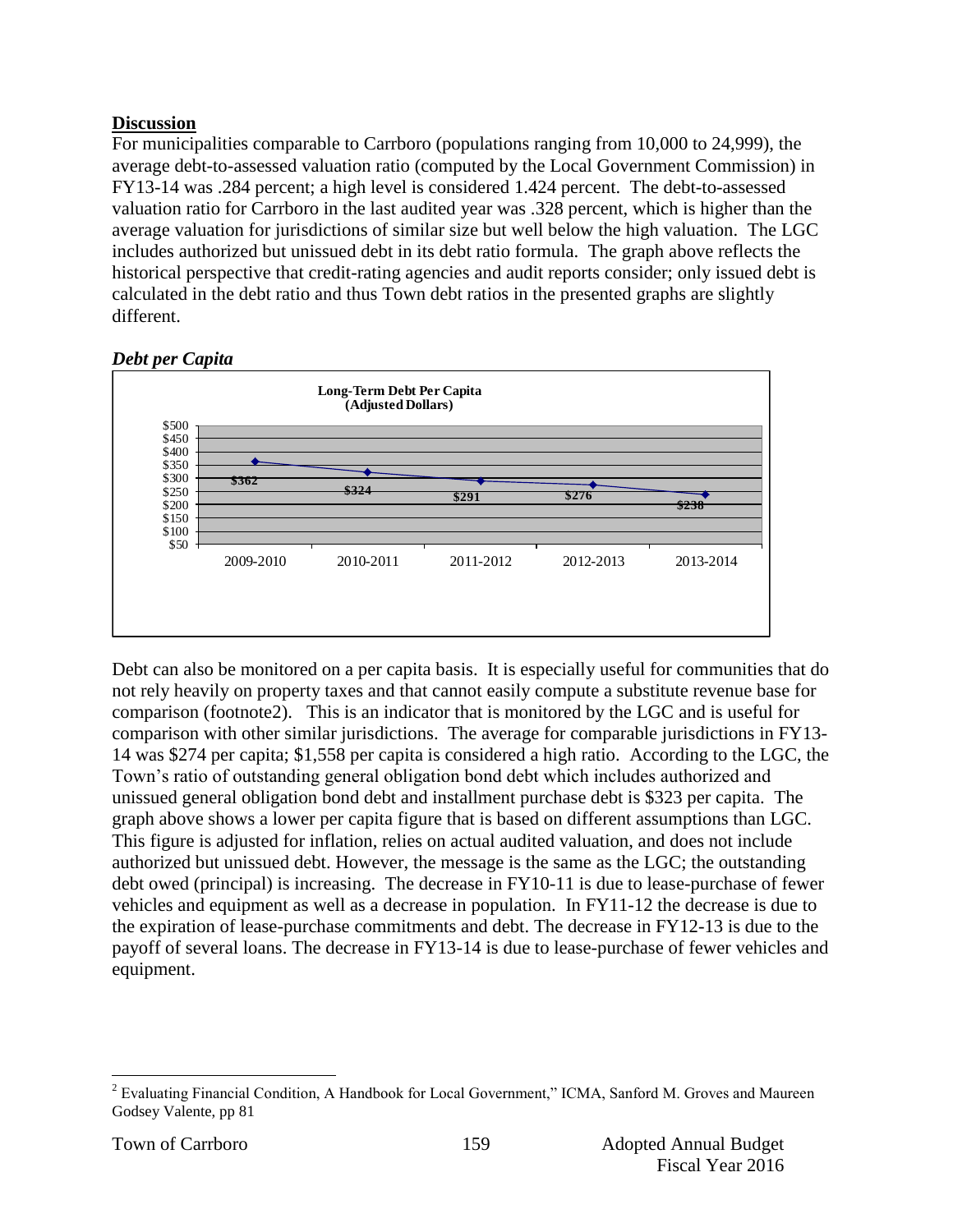# **Debt Service**



#### **Warning Trend: Increasing debt service as a percentage of operating revenue. Formula: Debt Service/Operating Revenue**

#### **Description**

Debt service is defined here as the amount of principal and interest that a local government must pay each year on its long-term debt plus the interest it must pay on short-term debt. Increasing debt service reduces expenditure flexibility by adding to the government's obligations. According to the ICMA, debt service under 10 percent of net operating revenue is considered acceptable while anything approaching 20 percent is considered excessive. Debt service can be a major part of a government's fixed costs, and increases may indicate excessive debt and fiscal strain.

#### *Discussion*

The graph shows that debt expenditures are approximately 6.8 percent of net operating revenues in FY13-14. This ratio, while different in focus than the Town's debt policy which monitors debt service as a percentage of expenditures, tells a similar story of relatively stable debt service that is below the stated ceiling of 12%. In January 2013 the Town issued \$4.6 million of general obligation bonds which required principal and interest payment beginning in FY 2013-14.